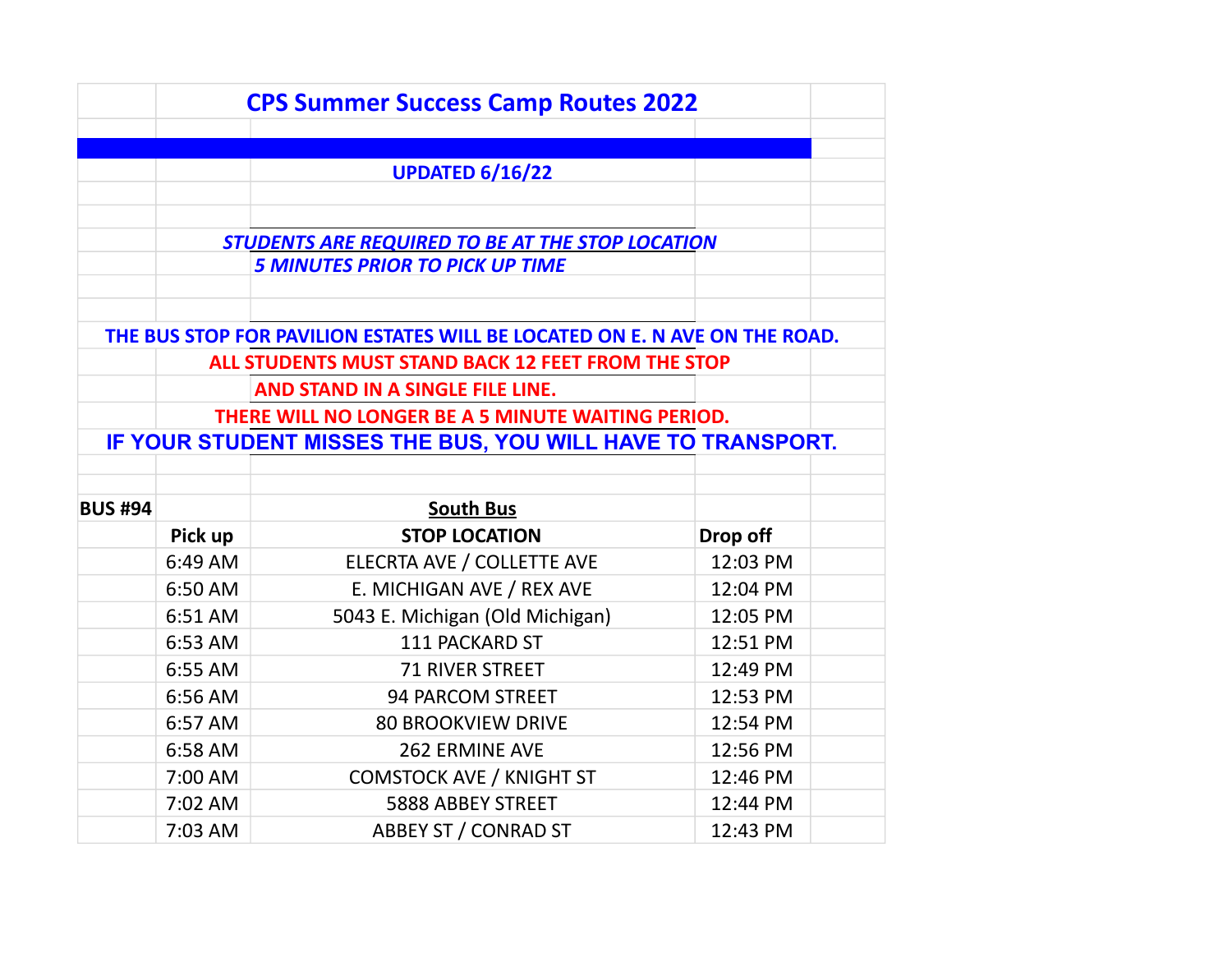|                | 7:04 AM | 6132 FRANCIS AT                     | 12:42 PM |  |
|----------------|---------|-------------------------------------|----------|--|
|                | 7:05 AM | 6367 CELERY ST                      | 12:41 PM |  |
|                | 7:07 AM | <b>6505 MARKET ST</b>               | 12:39 PM |  |
|                | 7:17 AM | <b>MEREDITH ST / FREDERICK LANE</b> | 12:15 PM |  |
|                | 7:27 AM | PAVILION ESTATES / N AVE.           | 12:22 PM |  |
|                | 7:31 AM | 7742 E. MN AVE                      | 12:27 PM |  |
|                | 7:35 AM | 6538 E. ML AVE                      | 12:30 PM |  |
|                | 7:41 AM | 1046 RIVER STREET / CLC             | 12:35 PM |  |
|                | 7:45 AM | 6534 E. JK AVE                      | 12:00 PM |  |
|                | 7:49 AM | 7215 SAGINAW DR                     | 11:56 AM |  |
|                |         |                                     |          |  |
| <b>BUS #92</b> |         |                                     |          |  |
|                |         | <b>North Bus</b>                    |          |  |
|                | Pick up | <b>STOP LOCATION</b>                | Drop off |  |
|                | 6:47 AM | N. 26TH ST / DAWES AVE              | 11:55 AM |  |
|                | 6:49 AM | 1276 Verleen                        | 11:57 AM |  |
|                | 6:50 AM | 1193 Magnolia                       | 11:59 AM |  |
|                | 6:54 AM | 1695 Sandy Cove                     | 12:03 PM |  |
|                | 6:57 AM | <b>COMSTOCK VILLAGE APTS</b>        | 12:06 PM |  |
|                | 6:59 AM | SUNNYCREST DR / E. H AVE            | 12:08 PM |  |
|                | 7:00 AM | 5344 PERCY AVE                      | 12:09 PM |  |
|                | 7:01 AM | 3139 Berry St                       | 12:11 PM |  |
|                | 7:03 AM | 3801 JENNINGS DRIVE                 | 12:14 PM |  |
|                | 7:04 AM | MISSION AVE / SARATOGA AVE          | 12:15 PM |  |
|                | 7:07 AM | IDA ST / COLGROVE AVE               | 12:18 PM |  |
|                | 7:09 AM | JUNCTION AVE / HENSON AVE           | 12:20 PM |  |
|                | 7:11 AM | 2220 GULL ROAD / BIG BEND APTS      | 12:22 PM |  |
|                | 7:12 AM | 2538 TEXEL DR                       | 12:24 PM |  |
|                | 7:14 AM | 2024 SUNNYSIDE DR                   | 12:26 PM |  |